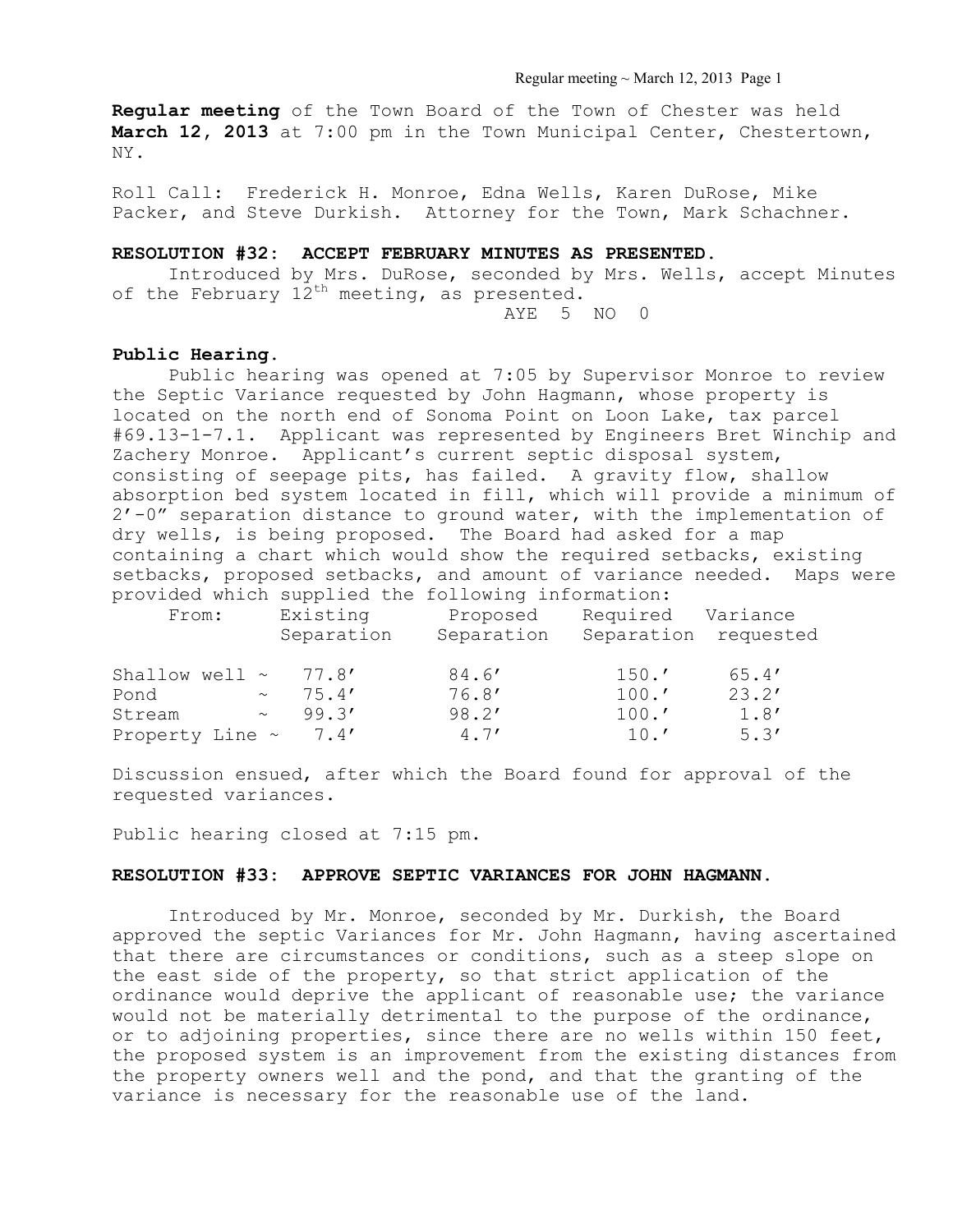ROLL CALL VOTE: Mr.Durkish  $\sim$  AYE Mr. Monroe  $\sim$  AYE Mr. Packer ~ AYE Mrs. DuRose ~ AYE Mrs. Wells ~ ABSTAIN

#### **Privilege of the Floor.**

Mary Jane Dower thanked the Town Board for their participation in the St. Patrick's Day Parade, and she was wondering if the Town had completed it's water engineering study for expansion of the water system. She feels that if the project is shovel ready, we might be able to get grant money. Jason Monroe stated that Cedarwood Engineering had spent almost a year doing an extensive study of the entire system.

Barbara Thomas presented the Board with a proposal from Steve Ovitt for a Single track Mtn. Bike/Ski Trail for the Dynamite Hill Recreation area. This will connect to the Dynamite Hill multi-use trail. Wilderness Property Management, Inc. will provide professional services for a total of \$2,712, to be discounted 50% by WPM Inc. for northern Warren County community outdoor recreation development projects, bringing the final billed amount to \$1,356.

The Board feels that trails are a part of the attraction to the area, and they are in favor of the project.

# **RESOLUTION #34: APPROVE PAYMENT OF \$1356 FOR ADDITION OF MTN. BIKE TRAIL.**

Introduced by Mrs. Wells, seconded by Mr. Packer, approve payment of \$1,356 to Wilderness Property Management Inc. for professional services for development of a Mtn. Bike trail for the Dynamite Hill Recreation area.

AYE 5 NO 0

### **LED Streetlights.**

The low bidder for the LED Streetlights was a company called Sternberg, and they provided a sample streetlight just a little bit different than the ones we now have, but it will be about \$300 cheaper. By converting the 10 lights out front to LED, it will reduce our electric use by about two thirds. One of the heads will be sent to the factory to be modified for LED's and then they will send us kits for the remaining 9 lights to be converted.

### **RESOLUTION #35: APPROVE DRAWING OF PROPOSED STREETLIGHT.**

Introduced by Mr. Packer, seconded by Mr. Durkish, approve drawing supplied by Sternberg to Warren Electric for proposed streetlights.

AYE 5 NO 0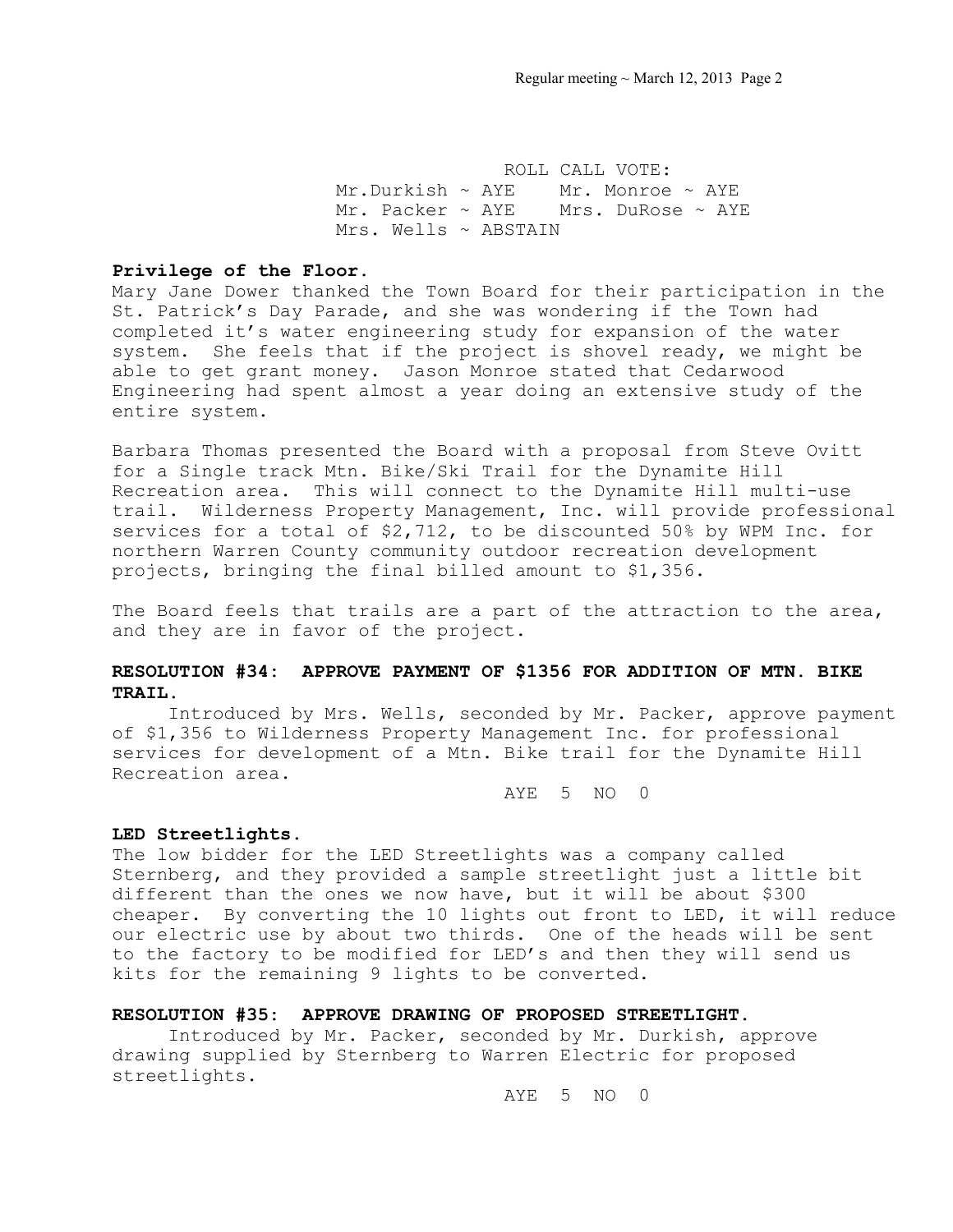#### **Biomass heating.**

We have received a proposal submitted by Rick Handley for a Pellet Boiler. We had replaced a boiler last year, and need to replace the second one. In the event that Biomass heating is installed, the new boiler can be used for a back up. Initially it was thought that the old coal storage room could be used for the wood pellets, but they require outside storage. The Board wishes to continue trying to get a grant from NYSERDA for this project.

## **RESOLUTION #36: AUTHORIZE CLERK ADVERTISE FOR SAND BIDS.**

Introduced by Mrs. Wells, seconded by Mr. Monroe, authorize Town Clerk advertise for sand bids, to be opened at the April  $9<sup>th</sup>$  meeting. AYE 5 NO 0

## **RESOLUTION #37: AUTHORIZE CLERK ADVERTISE FOR LIFEGUARDS.**

Introduced by Mrs. DuRose, seconded by Mrs. Wells, authorize Town Clerk advertise for Lifeguards for 2013 summer season. AYE 5 NO 0

### **Renovate.**

Letters had been sent to all of the homeowners within the Loon Lake Park District regarding the application of Renovate OTF, an aquatic pesticide intended for controlling Eurasian milfoil in the Lake, and inquiring whether anyone had a water intake from the lake. Federal standards are to be located between 600 or 700 feet from a water intake in order to use Renovate, but NY State has set the standard at 2400 feet. There is one seasonal resident who is located within the area where the curtain will be placed for containment of the herbicide. The resident has agreed not to use the water intake, and will allow the Town of Chester to attach the curtain to a portion of their property along the South end of Chester Shores. We will provide the homeowner with potable water until the concentration of Renovate has decreased below 50 parts per billion. Both DEC and APA would like to see a signed agreement between the Town and the homeowner.

# **RESOLUTION #38: APPROVE AGREEMENT WITH ELIZABETH FISHER REGARDING RENOVATE OTF IN LOON LAKE.**

 Introduced by Mrs. Wells, seconded by Mr. Durkish, approve agreement between the Town of Chester and Elizabeth Fisher regarding Renovate OTF in Loon Lake.

AYE 5 NO 0

## **Speed bumps.**

Supervisor Monroe met with Lou Smith who lives on the Gamble Beach Road in Pottersville. There appears to be a disagreement between Mr. Smith and a neighbor, the neighbor having requested speed bumps for the Gamble Beach Road. Gamble Beach Road is a Town Road, and therefore no speed bumps will be added.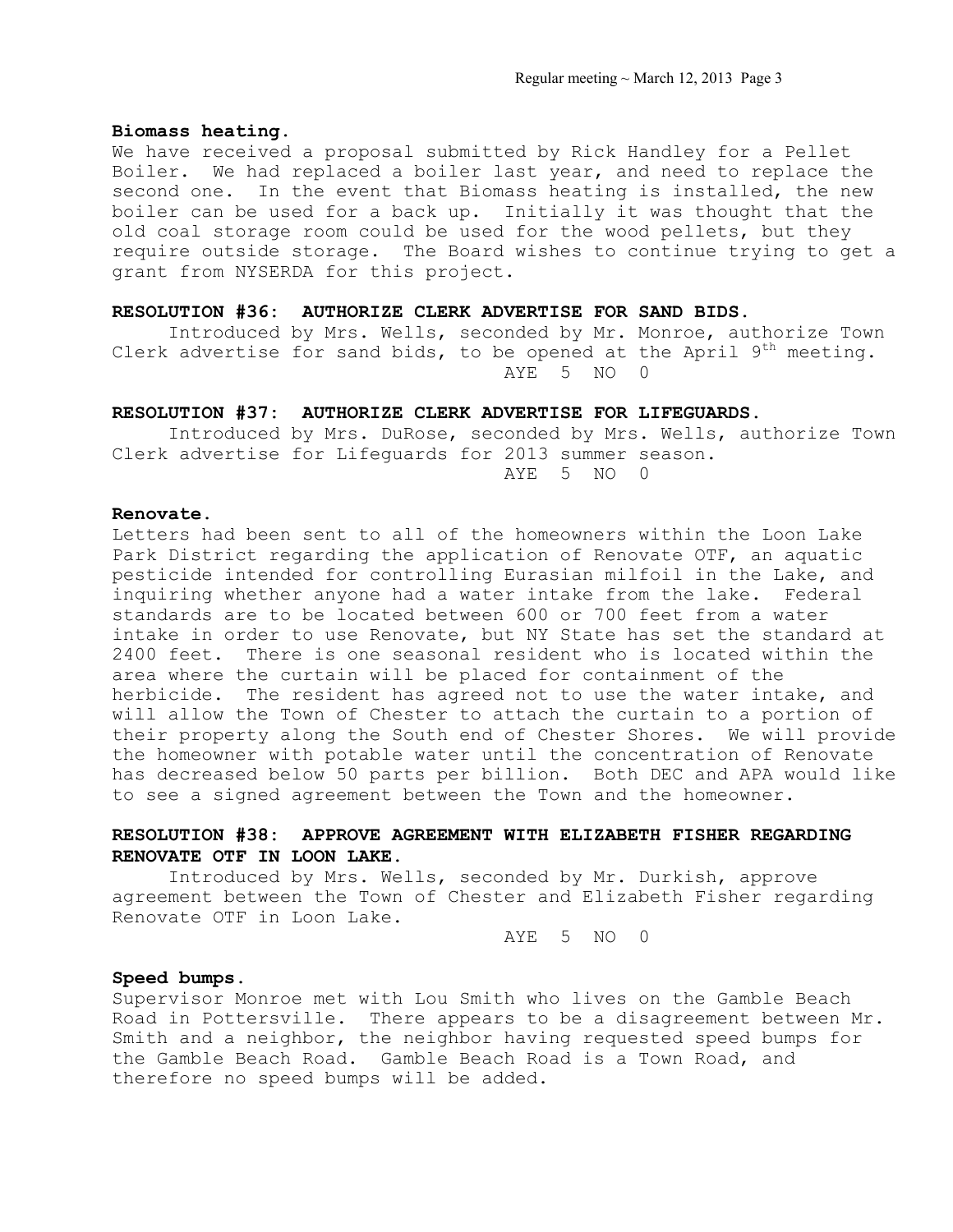## **MOAS request for bottles.**

The Model Organization of American States (MOAS) class from North Warren School has requested the opportunity to place their bins in our facility in order to collect empty bottles for redemption. Supervisor Monroe thought perhaps they would like to put a bin in each of the Town's facilities.

## **RESOLUTION #39: APPROVE MOAS REQUEST TO COLLECT BOTTLES.**

 Introduced by Mr. Monroe, seconded by Mr. Durkish, approve MOAS place bins in Town facilities for collection of bottles.

AYE 5 NO 0

## **Highway equipment.**

Highway Superintendent Jason Monroe explained that they have been looking for a small ride-on patch roller for the Highway Department, so they didn't have to keep borrowing one from the Town of Horicon. He looked for some used ones and found two. One was a 2008 with 650 hours on it for \$10,500. The other was a 2010 model with 261 hours for \$12,100. He then priced a new one under State contract with Admar of Albany for \$13,775. He went on to explain that they had spent \$57,968 of their equipment budget for a pickup and a new dump truck, and still had \$17,000 left in their budget. The Board agreed that a new piece of equipment with a warranty on it was better than a used piece of equipment that could have any kind of problems.

## **RESOLUTION #40: APPROVE PURCHASE OF NEW PATCH ROLLER UNDER STATE CONTRACT.**

 Introduced by Mrs. Wells, seconded by Mrs. DuRose, approve purchase of a new patch roller under State Contract for \$13,775. AYE 5 NO 0

## **New York Secure Ammunition and Firearms Enforcement (SAFE) Act of 2013.**

Ava Ashendorf was in attendance to speak on the NY SAFE Act. Supervisor Monroe stated that the way this act was passed was wrong, after the Governor had passed a Message of Necessity. The Legislators had no time to read it, and the citizenry of the State had no opportunity to have input regarding it, and it is against our second amendment rights. He said that 50 out of 62 Counties and some Towns in NY State have passed a Resolution opposing the SAFE act.

 Ms. Ashendorf stated that there is nothing in this Law that explains how they plan to protect us. Basically the law abiding citizen is supposed to register their guns, and then, like in other countries, most likely they will come and take them away. She added that registration equals confiscation. Mr. Monroe stated that he has talked with some firearm manufacturers, and they do not make a 7 round magazine, nor do they plan to, as this law requires. This is just one of the issues that is unreasonable.

Further discussion ensued.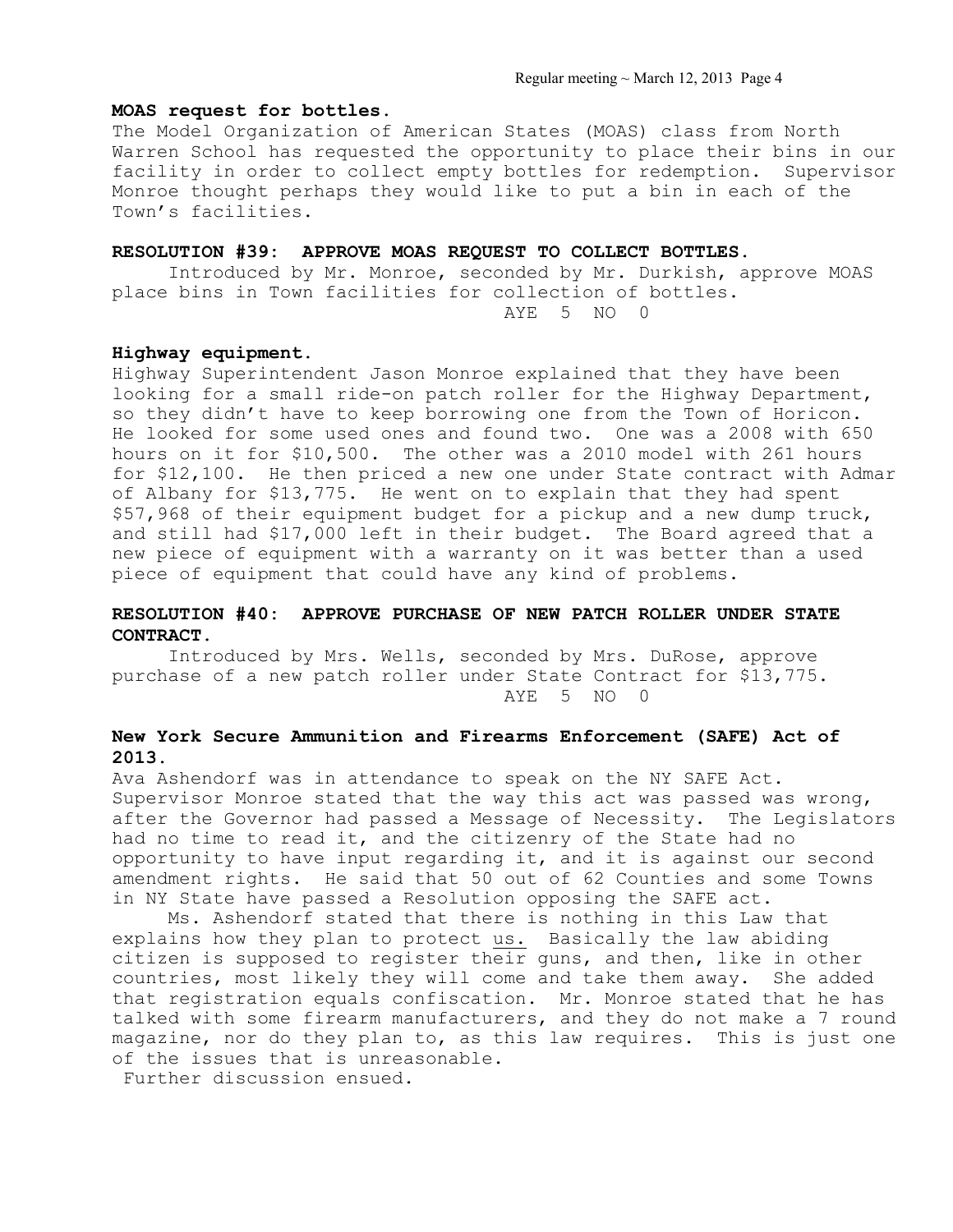# **RESOLUTION #41: TOWN OF CHESTER OPPOSES THE NY SECURE AMMUNITION AND FIREARMS ENFORCEMENT ACT OF 2013.**

WHEREAS, the Town of Chester Town Board endorses and upholds the Second Amendment to the Constitution of the United States; and

 WHEREAS, the New York Secure Ammunition and Firearms Enforcement (SAFE) Act of 2013 (A.2388/S.2230) was rushed to passage in the State Legislature through a flawed process that excluded input from concerned citizens; and

 WHEREAS, provisions in the SAFE Act are already requiring, and will continue to require, greater expenses of County resources, in effect creating a new unfunded mandate; and

 WHEREAS, implementation of the SAFE Act will also require investment of State resources that could otherwise be used to promote other criminal justice initiatives that keep our residents safe; and

 WHEREAS, the SAFE Act would criminalize law-abiding citizens, including police officers who are the responsible owners of certain firearms and magazines that were included in the law; now, therefore, be it

 RESOLVED, that the Town of Chester Town Board opposes the New York Secure Ammunition and Firearms Enforcement (SAFE) Act of 2013 and the flawed process by which it was enacted, including governor Cuomo's message of necessity which limited debate and input from concerned citizen's; and be it further

 RESOLVED, that the Town of Chester Town board requests that the SAFE Act be repealed and replaced with more sensible legislation that does not infringe upon Second Amendment rights, does not create unfunded mandates on County governments, addresses issues including mental illness and deterring violent crime, and includes full input from the public; and be it further

 RESOLVED, that the Town Clerk of the Town Board of the Town of Chester forward a certified copy of this Resolution to Governor Andrew M. Cuomo, Temporary Presidents of the Senate Jeffrey D. Klein and Dean G. Skelos, Speaker Sheldon Silver, and the Town's representatives in the New York State Senate and Assembly.

# BUDGET IMPACT STATEMENT: No budget impact. AYE 5 NO 0

Ms. Ashendorf explained that she has partnered with Fred Engleman in getting White Space for Internet Service to the Adirondacks, starting with the Town of Thurman. They were able to get a grant for \$200,000!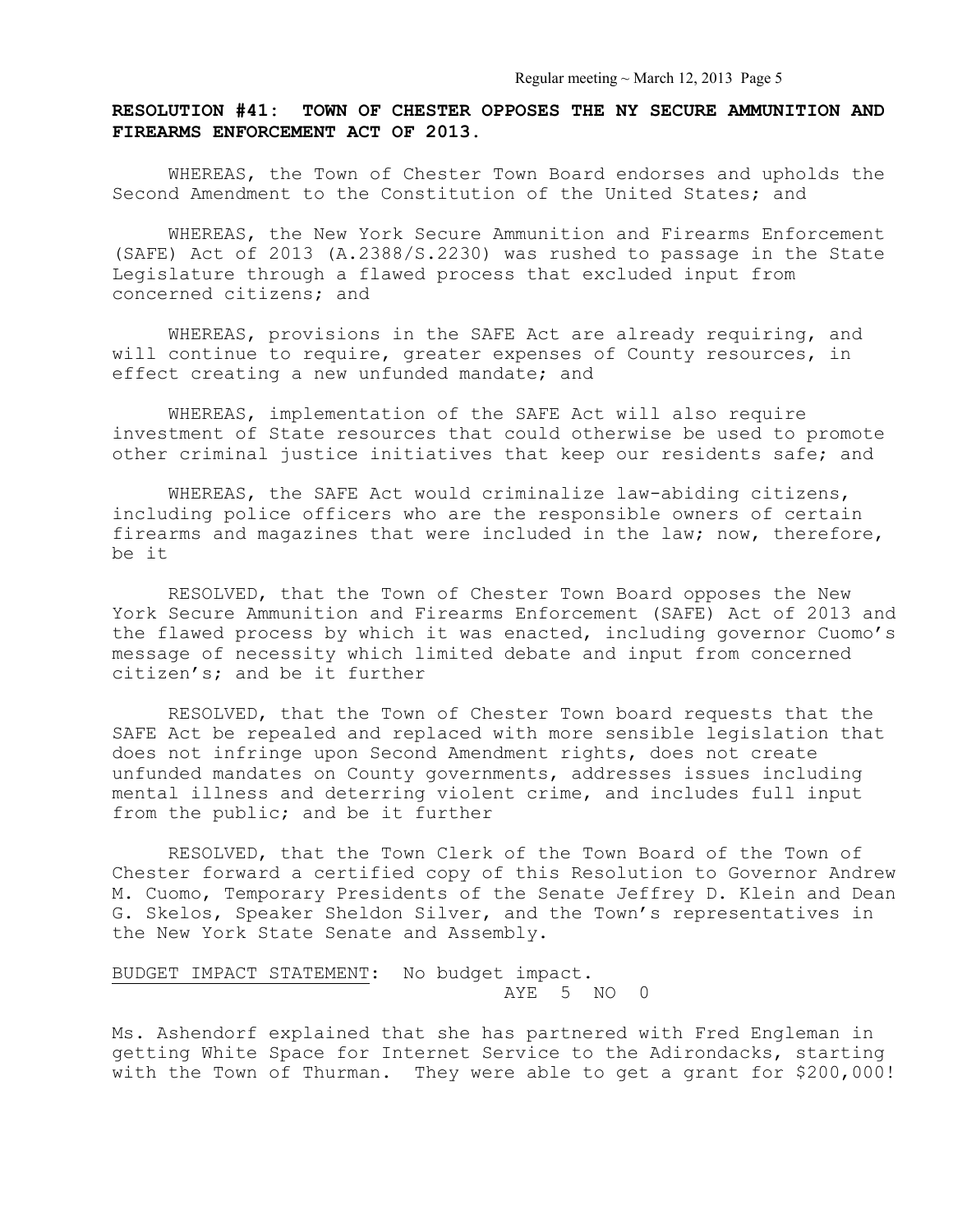Regular meeting  $\sim$  March 12, 2013 Page 6

### **Historical Society.**

The Historical Society has requested a phone and Internet Service for the Museum. Bruce Nolin had given the Board a Technical Memo regarding same.

### **RESOLUTION #42: AUTHORIZE PHONE AND INTERNET SERVICE FOR THE MUSEUM.**

Introduced by Mrs. Wells, seconded by Mrs. DuRose, authorize phone service and Internet service be provided for the Museum. AYE 5 NO 0

## **Request to discontinue plowing of Fish Hollow Road.**

Mr. George Stannard was in attendance requesting discontinuance of the plowing of Fish Hollow Road Extension, stating that there are no permanent residential structures located beyond the culvert, as it is a dead end stretch of road. Mr. Stannard also owns the property that borders this section of roadway. As a State Trooper, Mr. Stannard has witnessed this area being used as a hub for illegal disposal of garbage, drug use, illegal game activity, underage drinking, and adultery. There are two camps located there, but they are not accessed in the winter. Attorney for the Town will determine whether residences being seasonal or unseasonal makes a differences with regard to legality of closing a road to traffic. Project will be tabled until the  $9^{th}$  of April.

# **RESOLUTION #43: TABLE DISCUSSION ON DISCONTINUANCE OF ROAD MAINTENANCE OF FISH HOLLOW ROAD.**

Introduced by Mr. Monroe, seconded by Mr. Durkish, discussion on discontinuance of maintenance of Fish Hollow Road to be tabled until April meeting to allow Attorney for the Town to research the legalities involved with regard to the seasonal camps. AYE 5 NO 0

(Please note: On March  $14^{th}$ , Mr. Stannard rescinded his request to have discontinuance of road maintenance on Fish Hollow Road Ext.)

### **Solid waste.**

Supervisor Monroe stated that the County had put out bids for Solid Waste and Recycling. He needs authorization to sign inter-municipal agreement with them for solid waste and recyclable processing.

# **RESOLUTION #44: AUTHORIZE SUPERVISOR SIGN AGREEMENT WITH WARREN COUNTY FOR SOLID WASTE AND RECYCLABLE PROCESSING.**

Introduced by Mrs. Wells, seconded by Mr. Durkish, authorize Supervisor sign inter municipal agreement with Warren County for solid waste and recyclable processing:

### TOWN OF CHESTER

RESOLUTION AUTHORIZING INTERMUNICIPAL AGREEMENT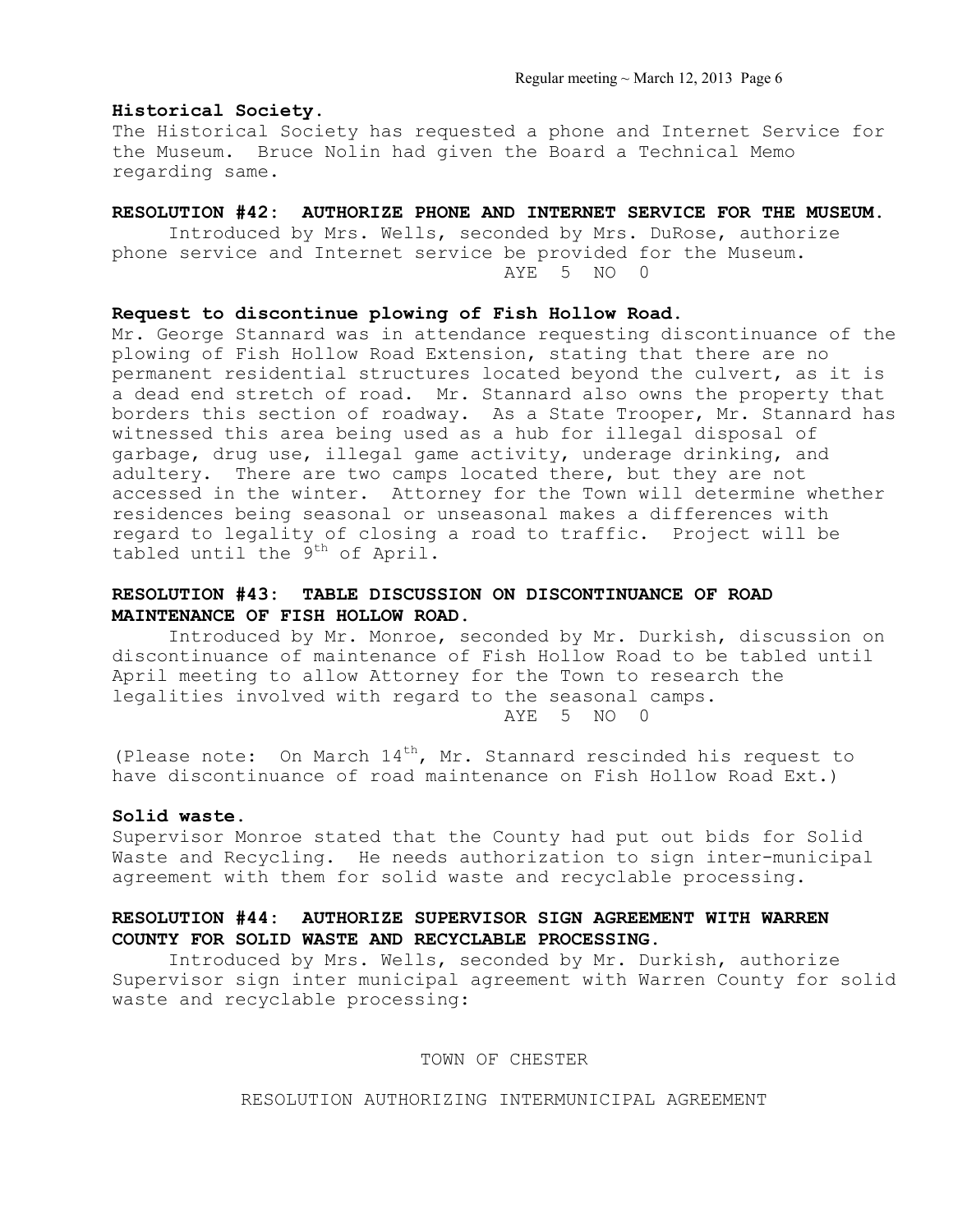Regular meeting ~ March 12, 2013 Page 7

BETWEEN THE TOWN OF CHESTER AND WARREN COUNTY RELATING TO SOLID WASTE AND RECYCLABLE DISPOSAL SERVICES (WC065-12) AND SOLID WASTE AND RECYCLING TRANSPORTATION SERVICES (WC070-12)

 WHEREAS, as a result of a competitive bidding process completed by Warren County ("County") and for the benefit of local municipalities including the Town of Chester ("Town"), the County has arranged for Solid Waste and Recyclable Disposal Services (WC 065-12) and Solid Waste and Recycling Transportation Services (WC 070-12) to be available to the Town through the various contractors who have been awarded contracts by the County for the foregoing services, and

 WHEREAS, the Town Board desires to utilize the County's contractual arrangements for Solid Waste and Recyclable Disposal Services upon the terms and conditions set forth in the County's agreements for such services with Waste Management of New York, LLC, Casella Waste Management d/b/a Casella Waste Services, D & G Recycling, LLC and Perkins Recycling Corp; and

 WHEREAS, the Town Board desires to utilize the County's contractual arrangements for Solid Waste and Recycling Transportation Services upon the terms and conditions set forth in the County's agreement for such services with Waste Management of New York, LLC and Casella Waste Management d/b/a Casella Waste Services, and

 WHEREAS, after review and deliberation of the competitive bid proposals of Waste Management of New York, LLC and Casella Waste Management d/b/a Casella Waste Services, the Town desires to have Waste Management of New York, LLC and Casella Waste Management d/b/a Casella Waste Services transport all the solid waste and recyclable materials from the Town's transfer station with the services to be provided by each Contractor and the price for such services identified and as set forth in the Schedules attached hereto and incorporated herein, and

 WHEREAS, after review and deliberation of the competitive bid proposals of Waste Management of New York, LLC, Casella Waste Management d/b/a Casella Waste Services, D & G Recycling, LLC and Perkins Recycling Corp; the Town Board desires to have Waste Management of New York, LLC, Casella Waste Management d/b/a Casella Waste Services, D & G Recycling, LLC and Perkins Recycling Corp; Dispose of solid waste and recyclable material from the Town's transfer station with the services to be provided by each Contractor and the price for such services identified and as set forth in the Schedules attached hereto and incorporated herein, and

 WHEREAS, the County has presented the Town Board with a proposed Intermunicipal Agreement which sets forth the terms and conditions upon which the Town will participate and pay for Solid Waste and Recyclable Disposal Services and Solid Waste and Recycling Transportation Services through the County's contractual arrangements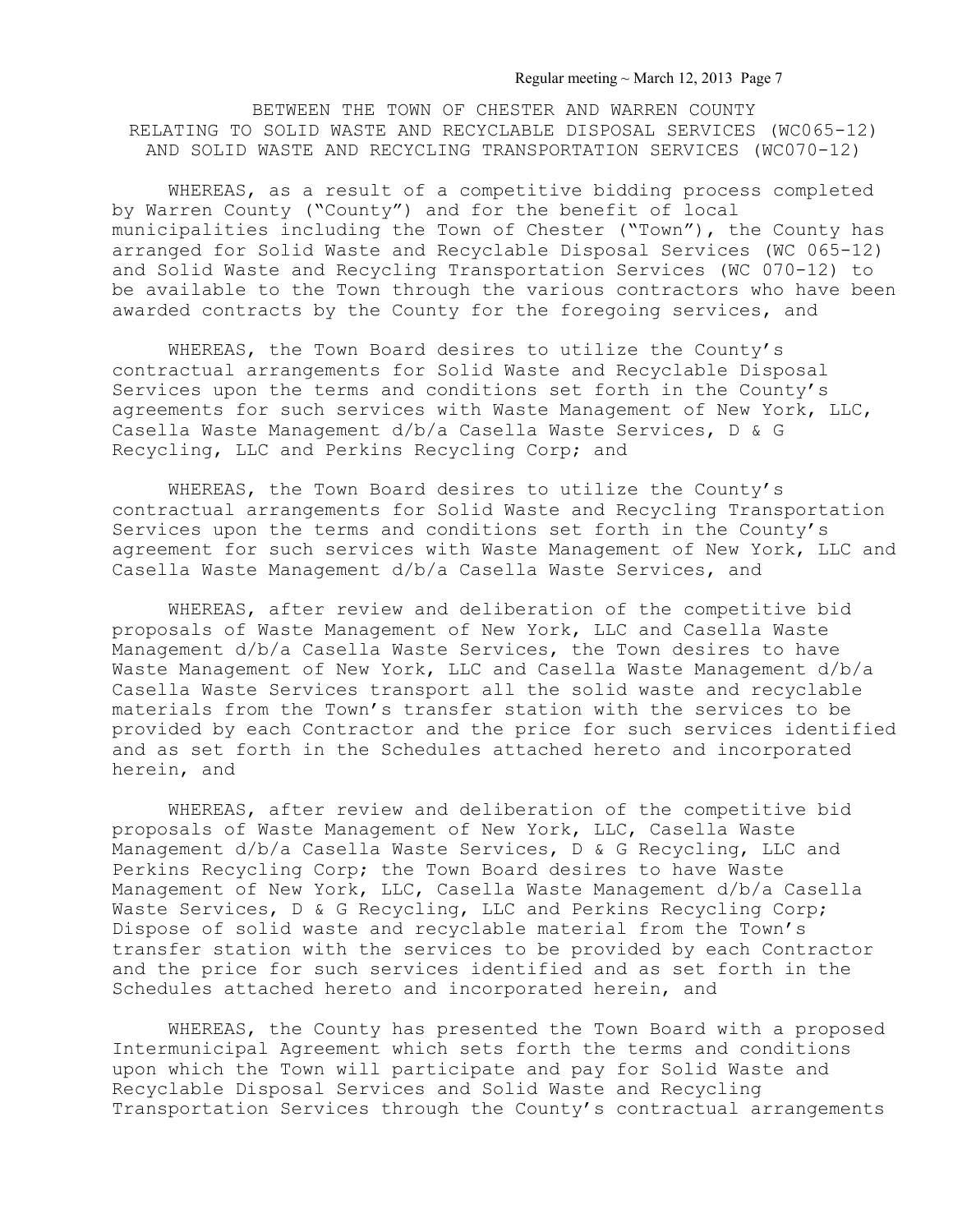for such services, and

 WHEREAS, the term of the Intermunicipal Agreement shall commence on March 1, 2013 and terminate December 31, 2013, and the Intermunicipal Agreement may be extended for two (2) consecutive one (1) year terms through December 31, 2015, should the County elect to extend its agreements with the various contractors identified in foregoing preambles of this resolution and should the Town elect to continue to participate in the County's contractual arrangements for Solid Waste and Recyclable Disposal Services and Solid Waste and Recycling Transportation Services during any extended term,

## NOW, THEREFORE, BE IT

 RESOLVED, that the Town Board hereby approves and authorizes the Intermunicipal Agreement between the County and the Town regarding Solid Waste and Recyclable Disposal Services and Solid Waste and Recycling Services and authorizes the Town Supervisor on behalf of the Town to execute the Intermunicipal Agreement with the County and be it further

 RESOLVED, that the Town Board elects to have Waste Management of New York, LLC, Casella Waste Management d/b/a Casella Waste Services, D & G Recycling, LLC and Perkins Recycling Corp. provide Solid Waste and Recyclable Disposal Services to the Town which services and prices by contractor have been identified by the Town on the attached Schedules and otherwise in accordance with the terms and conditions of the agreement between the County and Waste Management of New York, LLC, Casella Waste Management d/b/a Casella Waste Services, D & G Recycling, LLC and Perkins Recycling Corp; and be it further

 RESOLVED, that the Town Board elects to have Waste Management of New York, LLC, Casella Waste Management d/b/a Casella Waste Services provide Solid Waste and Recycling Transportation Services to the Town which services and prices by contractor have been identified by the Town on the attached Schedules and otherwise in accordance with the terms and conditions of the agreements between the County and Waste Management of New York, LLC, Casella Waste Management d/b/a Casella Waste Services, D & G Recycling, LLC, and be it further

 RESOLVED, that the Town Board further authorizes and directs the Town Supervisor, Town Clerk and/or Counsel for the Town to take any further action necessary to effectuate the terms of this Resolution.

AYE 5 NO 0

## **Proclamation.**

Warren County has asked the Town to adopt a proclamation for the County's 200<sup>th</sup> anniversary.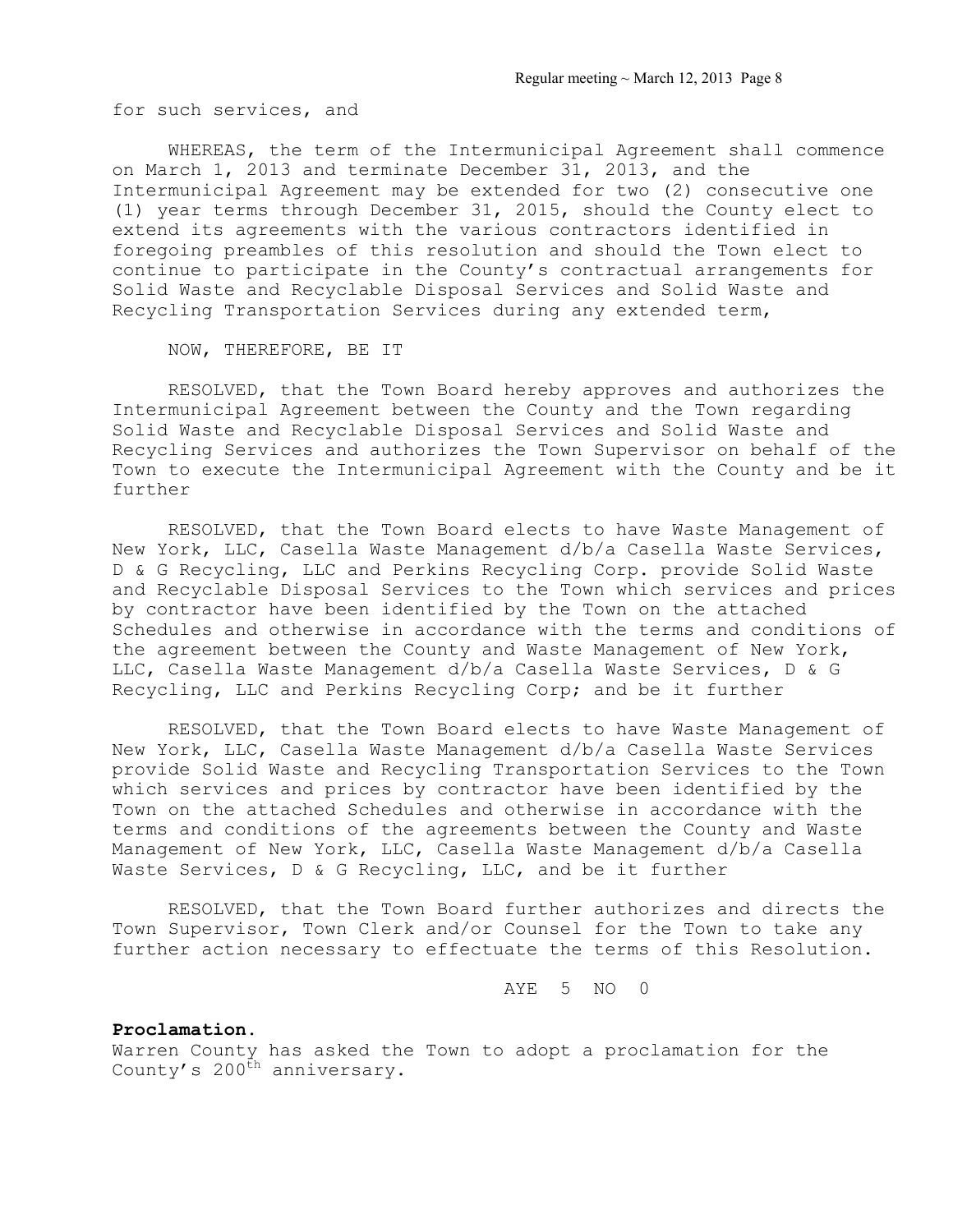# **RESOLUTION #45: ADOPT PROCLAMATION IN RECOGNITION OF WARREN COUNTY'S 200TH ANNIVERSARY.**

Introduced by Mrs. Wells, seconded by Mrs. DuRose, adopt Proclamation in recognition of Warren County's 200<sup>th</sup> Anniversary:

#### **PROCLAMATION HONORING WARREN COUNTY**

WHEREAS, Warren County was formed from Washington County on March 12, 1813 and is celebrating its bicentennial during 2013, and

WHEREAS, Warren county has a rich and important history, including being the scene of battles in the French and Indian and Revolutionary Wars, and

WHEREAS, several sites in the county were stations on the underground Railroad, during the pre-civil War period, and

WHEREAS, Theodore Roosevelt became President of the United States in Warren County following the assassination of President McKinley, and

WHEREAS, Civil War photographer Matthew Brady was born in Warren County, and

WHEREAS, Warren County is the gateway to the Adirondacks, now therefore,

WE, the residents of the Town of Chester proclaim our acknowledgment of Warren County as a wonderful place to live and work and a premier place to visit and our appreciation for the work of the County Historian and our Town Historians in celebration of the bicentennial of Warren County.

AYE 5 NO 0

### **Bird's Eye Maps.**

Supervisor Monroe stated that someone from Bird's Eye Maps had called him, and wanted to put a blurb on the map with respect to the Town of Chester. Barbara Thomas elected to take a look at it.

#### **Assessor.**

Supervisor Monroe stated that Assessor Paul Maniacek had announced his plan to fully retire in about 5 weeks. Town of Chester is hoping to continue coordinated assessment with the Town of Horicon. Mr. Monroe will talk with Horicon Supervisor Ralph Bentley about placing an ad.

#### **RESOLUTION #46: ADVERTISE FOR NEW ASSESSOR.**

 Introduced by Mr. Monroe, seconded by Mrs. Wells, advertise for a new Assessor in coordination with Town of Horicon. AYE 5 NO 0

**RESOLUTION #47: APPROVE ABSTRACTS AND CLAIMS PAID PRIOR TO AUDIT.**